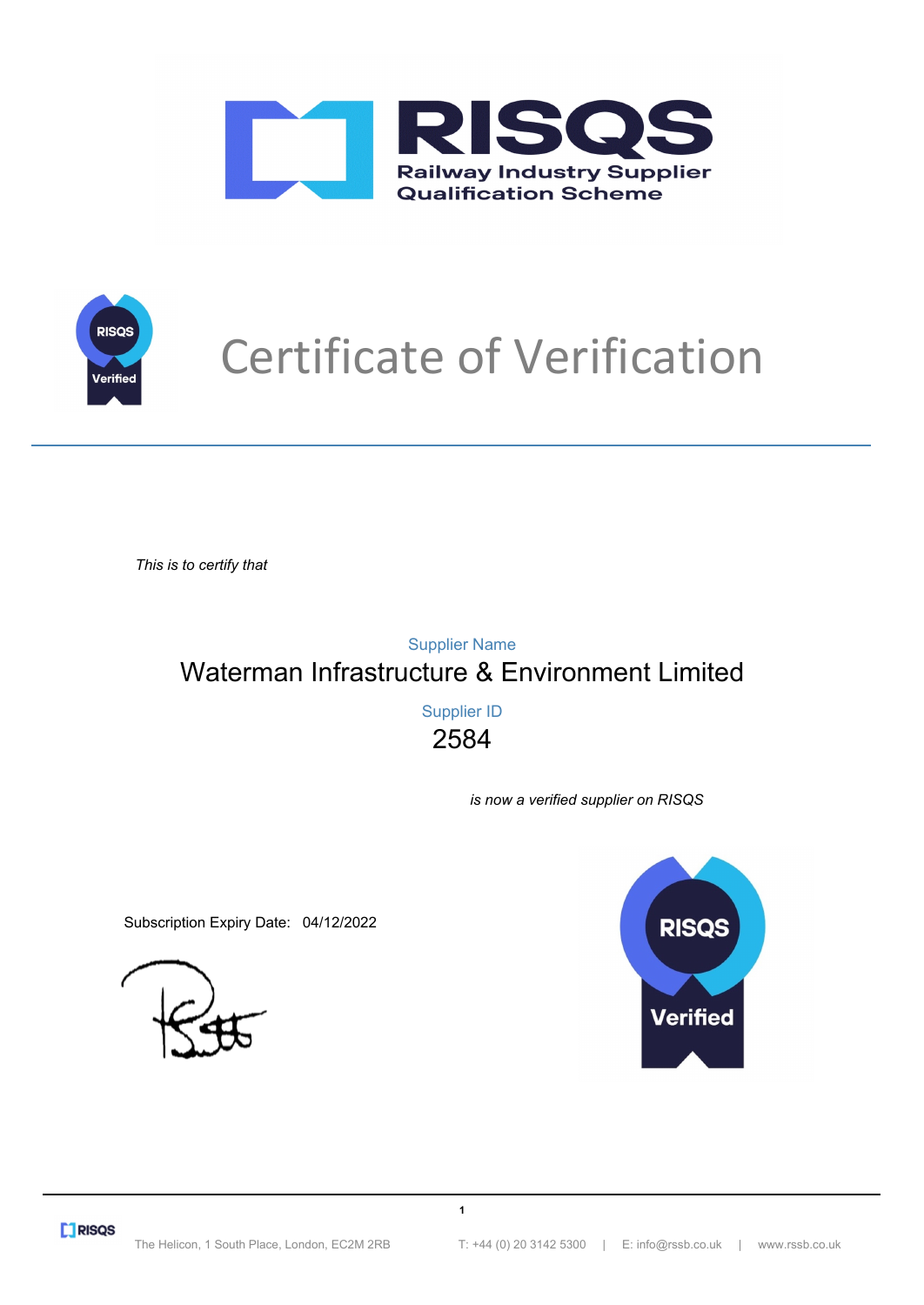### **RICCL Code Summary**

#### **Supplier Name:** Waterman Infrastructure & Environment Limited **Supplier Number:** 2584

| <b>RICCL Code</b> | <b>Name</b>                                                            | <b>Status</b>              |
|-------------------|------------------------------------------------------------------------|----------------------------|
| C.C.1.1.2Q        | Metallic Structures (Including Cast Iron) & Steel Fabrication Design   | Qualified via Audit        |
| C.C.1.1.4Q        | Reinforced Concrete Structures Design                                  | <b>Qualified via Audit</b> |
| C.C.1.1.6Q        | Pre-cast Concrete Structures & Pre-stressed Concrete Structures Design | Qualified via Audit        |
| C.C.3.2.21Q       | <b>Temporary Works Design</b>                                          | Qualified via Audit        |
| C.C.3.3.1N        | <b>Civil Engineering Consultancy Service</b>                           | Verified                   |
| C.C.3.3.3N        | <b>Highway Engineering Service</b>                                     | Verified                   |
| C.C.3.4.7.12Q     | Access Way & Steps Design                                              | Verified                   |
| C.C.3.4.7.1Q      | Concrete Fences Design                                                 | Verified                   |
| C.C.3.4.7.2Q      | <b>Timber Fences Design</b>                                            | Verified                   |
| C.C.3.4.7.3Q      | <b>Metal Fences Design</b>                                             | Verified                   |
| C.C.3.4.7.4Q      | <b>Plastic Fences Design</b>                                           | Verified                   |
| C.C.3.4.7.5Q      | <b>Boundary Gates Design</b>                                           | Verified                   |
| C.C.3.4.7.6Q      | Level Crossing Stiles, Gates & Barriers Design                         | Verified                   |
| C.C.3.4.7.7Q      | Safety Barriers & Restraints Design                                    | Verified                   |
| C.C.3.4.7.8Q      | Noise Barriers Design                                                  | Verified                   |
| C.C.3.4.7.9Q      | <b>Acoustic Linings Design</b>                                         | Verified                   |
| C.C.3.4.8.3.1Q    | <b>Masonry Structures Design</b>                                       | Qualified via Audit        |
| C.C.3.4.8.3.2Q    | Concrete Structures (Mass & Reinforced) Design                         | Qualified via Audit        |
| C.D.1.2Q          | Foundations (Conventional) Design                                      | Qualified via Audit        |
| C.D.1.3Q          | Steel Frame Design                                                     | Qualified via Audit        |
| C.D.1.4Q          | Concrete Frame Design                                                  | Qualified via Audit        |

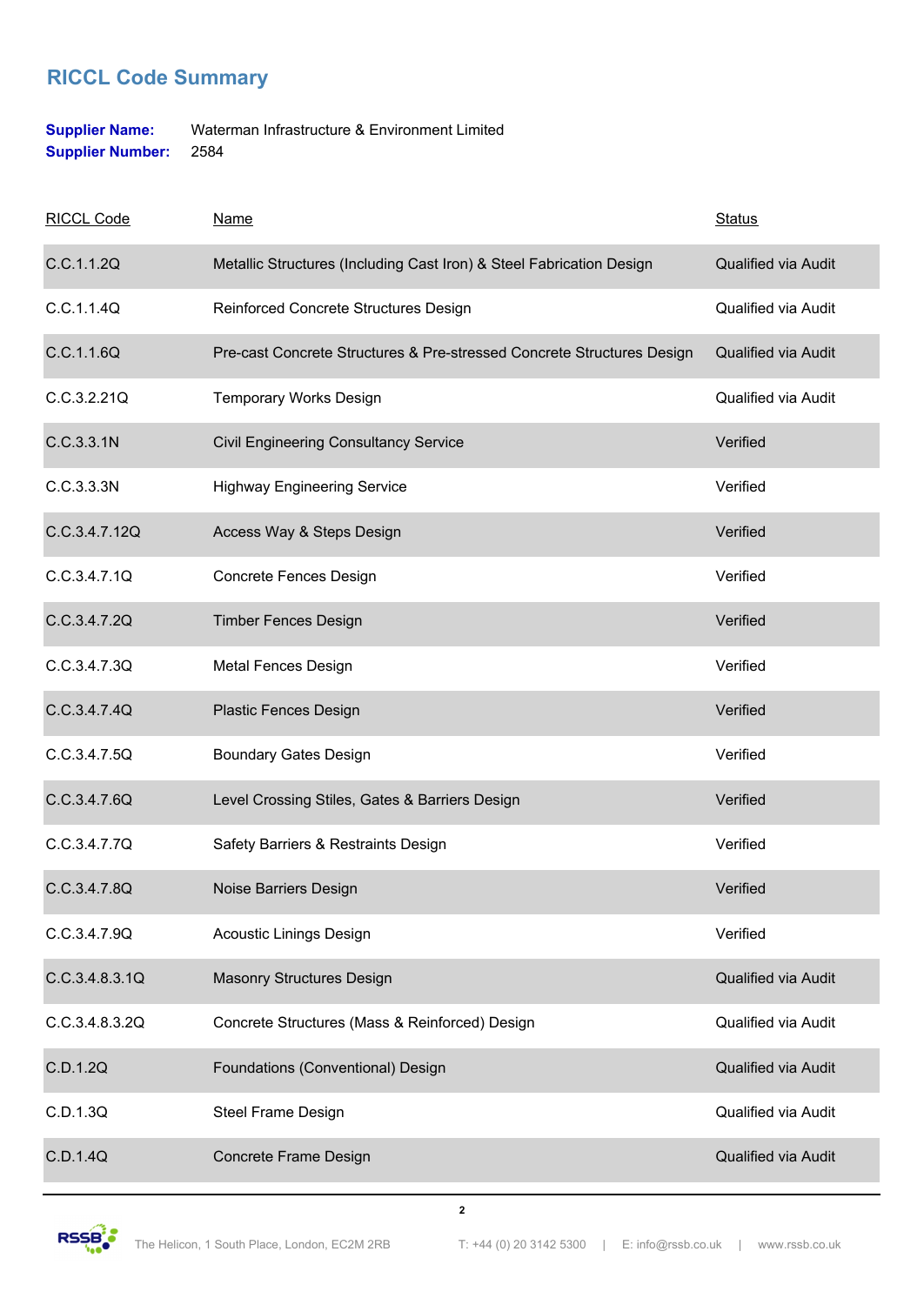## **RICCL Code Summary**

| <b>RICCL Code</b> | <u>Name</u>                                                                                              | <b>Status</b>              |
|-------------------|----------------------------------------------------------------------------------------------------------|----------------------------|
| C.D.2.11Q         | Minor Building Work (Including Ancillary Buildings & Alterations to Existing<br><b>Buildings)</b> Design | Qualified via Audit        |
| C.D.2.2Q          | <b>Stairs Design</b>                                                                                     | <b>Qualified via Audit</b> |
| C.D.2.3Q          | <b>External Walls Design</b>                                                                             | <b>Qualified via Audit</b> |
| C.D.2.9Q          | External Works (Paving & Landscaping) Design                                                             | Verified                   |
| C.D.4.1Q          | Canopies (Stations & Depots) Design                                                                      | <b>Qualified via Audit</b> |
| C.D.7.1Q          | Platforms Including Copers, Paving & Tarmac Design                                                       | Qualified via Audit        |
| C.D.7.4Q          | Raised Walkways Design                                                                                   | Qualified via Audit        |
| C.D.8.1Q          | Road & Pathway Dressings Design                                                                          | Verified                   |
| C.D.8.2Q          | Car & Cycle Parks Design                                                                                 | Verified                   |
| C.D.8.3Q          | Roadways Design                                                                                          | Verified                   |
| H.G.1.10N         | Environmental Management Systems & Auditing Service                                                      | Verified                   |
| H.G.1.1N          | <b>General Environmental Consultancy Service</b>                                                         | Verified                   |
| H.G.1.2N          | Biodiversity & Ecological Studies Service                                                                | Verified                   |
| <b>H.G.1.3N</b>   | Environmental Site Investigation/Feasibility Studies Service                                             | Verified                   |
| H.G.1.4N          | Environmental Impact Assessment/TWA/Public Consultation Service                                          | Verified                   |
| <b>H.G.1.5N</b>   | <b>Sustainability Appraisals/BREAM Service</b>                                                           | Verified                   |
| <b>H.G.1.6N</b>   | Waste Management Studies/License Applications Service                                                    | Verified                   |
| <b>H.G.1.7N</b>   | Noise & Vibration Studies Service                                                                        | Verified                   |
| <b>H.G.1.8N</b>   | Water Quality & Pollution Studies Service                                                                | Verified                   |
| <b>H.G.1.9N</b>   | Climate Change & Air Quality Studies Service                                                             | Verified                   |
| H.H.9N            | <b>Construction Safety Consultancy Service</b>                                                           | Verified                   |
| H.K.5.11.4N       | <b>Technical Service</b>                                                                                 | Verified                   |
| H.K.5.11.6N       | <b>Project Management Service</b>                                                                        | Verified                   |